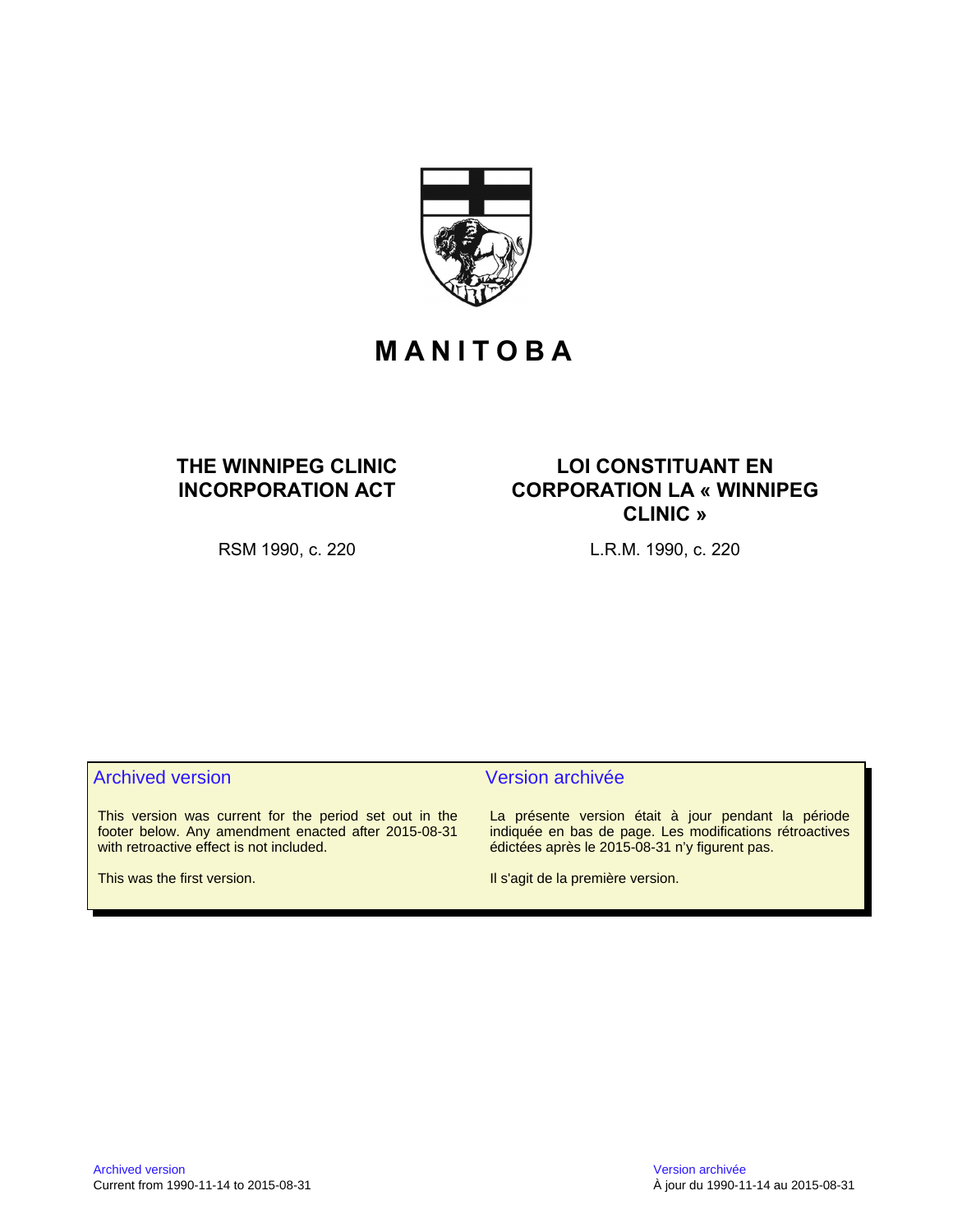### **LEGISLATIVE HISTORY**

#### *The Winnipeg Clinic Incorporation Act*

**Enacted by Proclamation status (for provisions in force by proclamation)** RSM 1990, c. 220

## **HISTORIQUE**

## *Loi constituant en corporation la « Winnipeg Clinic »*

L.R.M. 1990, c. 220

**Édictée par État des dispositions qui entrent en vigueur par proclamation**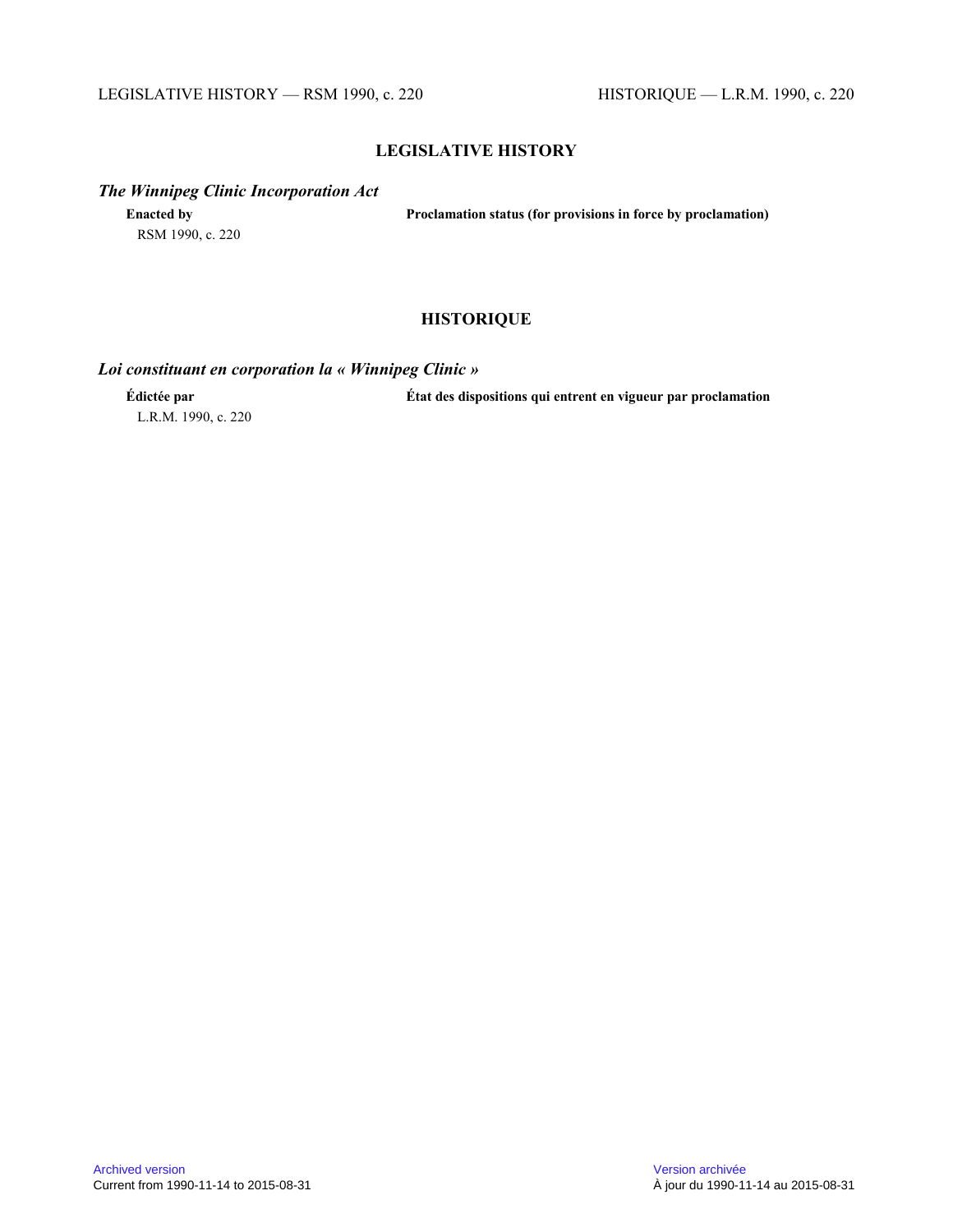#### **THE WINNIPEG CLINIC INCORPORATION ACT**

WHEREAS certain persons by their petition, prayed that Winnipeg Clinic should be incorporated;

AND WHEREAS their prayer was granted, and resulted in the enactment of *An Act to incorporate "Winnipeg Clinic"*, assented to March 25, 1949;

AND WHEREAS the persons hereinafter named were the first members of the said clinic: Gilbert L. Adamson, A. Wilson Andison, Lennox G. Bell, Brian D. Best, Louis Cherniack, Oswald J. Day, John Farr, Jacob E. Isaac, John M. Kilgour, Thomas A. Lebbetter, Ian S. Maclean, J. Wendell Macleod, Harry D. Morse, Maitland B. Perrin, George H. Ryan, Frederick A.B. Sheppard, C. Burton Stewart, Paul H.T. Thorlakson, Kenneth R. Trueman, Charles H.A. Walton;

AND WHEREAS the Minister of Justice has caused the Act to be prepared in English and French for re-enactment in accordance with a judgment dated June 13, 1985 and an order dated November 4, 1985 of the Supreme Court of Canada;

#### **CHAPTER 220 CHAPITRE 220**

#### **LOI CONSTITUANT EN CORPORATION LA « WINNIPEG CLINIC »**

ATTENDU QUE des personnes ont demandé la constitution en corporation de la « Winnipeg Clinic »;

ATTENDU QUE leur demande a été reçue et qu'il en a résulté l'adoption d'une loi intitulée « *An Act to Incorporate "Winnipeg Clinic"* » sanctionnée le 25 mars 1949;

ATTENDU QUE Gilbert L. Adamson, A. Wilson Andison, Lennox G. Bell, Brian D. Best, Louis Cherniack, Oswald J. Day, John Farr, Jacob E. Isaac , John M. Kilgour, Thomas A. Lebbetter, Ian S. Maclean, J. Wendell Macleod, Harry D. Morse, Maitland B. Perrin, George H. Ryan, Frederick A. B. Sheppard, C. Burton Stewart, Paul H. T. Thorlakson, Kenneth R. Trueman, Charles H. A. Walton étaient les membres originaux de la clinique;

ATTENDU QUE le ministre de la Justice a fait rédige r la présente loi en français et en anglais en vue de sa réadoption en conformité avec un jugement et une ordonnance de la Cour suprême du Canada datés respectivement du 13 juin 1985 et du 4 novembre 1985;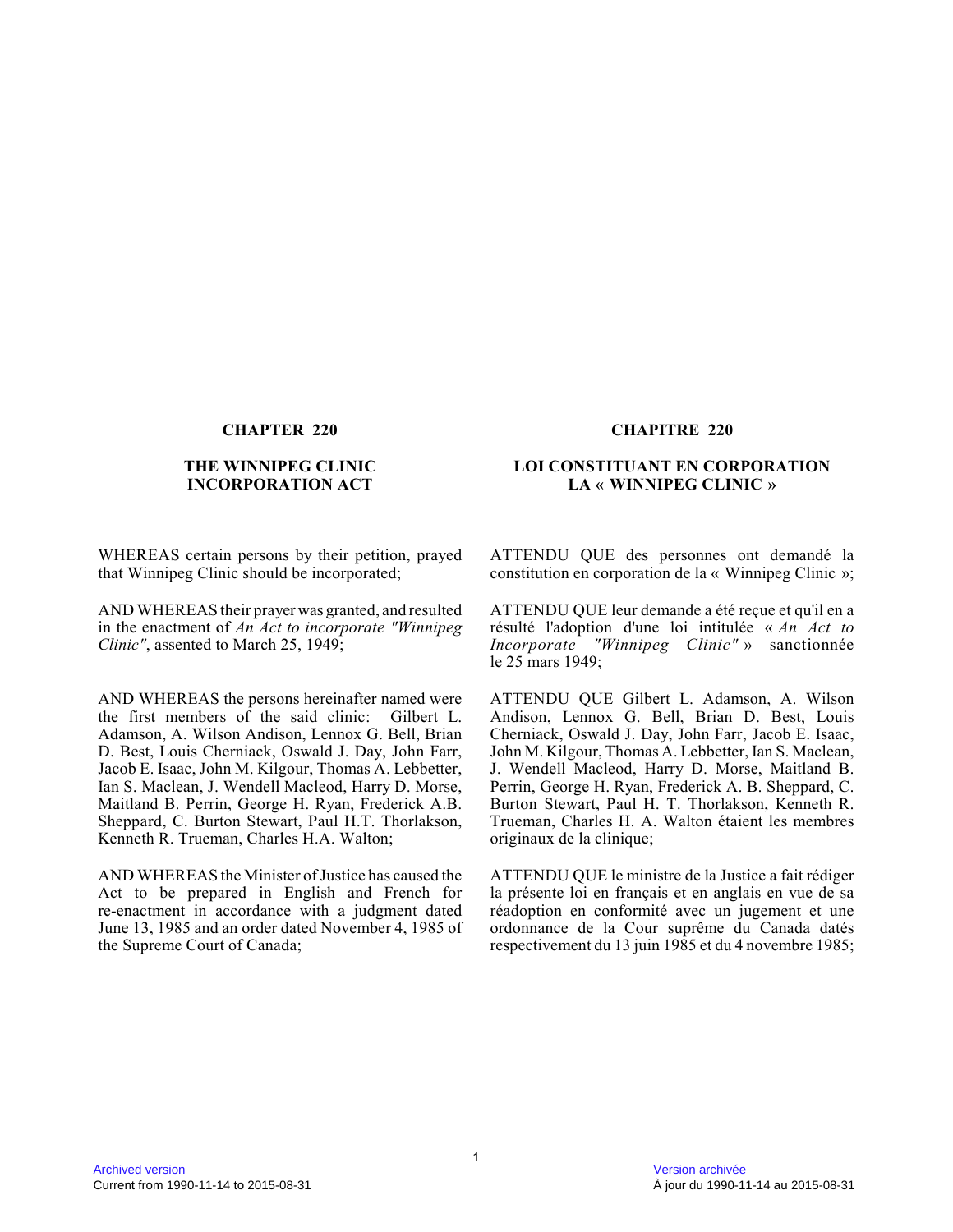THEREFORE HER MAJESTY, by and with the advice and consent of the Legislative Assembly of Manitoba, enacts as follows:

#### **Continuation**

**1** Winnipeg Clinic (hereinafter referred to as "the clinic") is continued as a corporation consisting of those persons who are members of the clinic on the coming into force of this Act and such other persons as may from time to time become members as herein provided.

#### **Purposes and objects**

**2** The purposes and objects of the clinic shall be to provide diagnostic, consultative, treatment and administrative facilities for the physicians and surgeons who are or may become members of the clinic, and others, and who are practising their profession of medicine and surgery in co-operation and associatio n with each other

#### **Powers**

**3(1)** The clinic has all the powers necessary to do such things as are incidental or conducive to the attainment of its objects, including, without limiting the generality of the foregoing, the power to

(a) acquire, establish, provide, operate, maintain and make available to its members and others, diagnostic, consultative, treatment and hospital facilities, or any of them, and buildings, premises and equipment, its organization and administrative staff and facilities, and engage, utilize and make available to its members and others, the services of duly qualified medical practitioners, pharmacists, technicians and staff members;

(b) enter into agreements with duly qualified medical practitioners whereby the practitioners agree to conduct the practice of medicine and surgery in association with each other and in so doing to make use of the facilities provided by the clinic, including its diagnostic, consultative, treatment and hospital facilities, or any of them, and its buildings, premises, equipment, technicians and staff, its organization and administrative staff and facilities, to make their services available to the clinic, its members and others, and to assign to th e clinic all fees earned by them in the conduct of their practices, and whereby the clinic agrees to pay suc h practitioners salary and other payments or benefits; PAR CONSÉQUENT, SA MAJESTÉ, sur l'avis et du consentement de l'Assemblée législative du Manitoba, édicte :

### **Prorogation**

**1** La « Winnipeg Clinic » (ci-après appelée la « Clinique ») est prorogée à titre de corporation composée des personnes qui en sont membres.

### **Objets**

**2** La Clinique a pour objets de fournir les services de diagnostic, les médecins et les chirurgiens qui peuvent être membres de la Clinique et qui exercent leur profession en coopération ou en association.

### **Pouvoirs**

**3(1)** La Clinique jouit de tous les pouvoirs nécessaires à la réalisation de sa mission, notamment le pouvoir :

a) d'acquérir, d'établir, d'offrir, d'administrer, d'entretenir et de rendre disponibles, notamment à ses membres, un établissement hospitalier et des services de diagnostic, de consultation et de traitement, en tout ou en partie, et des bâtiments, des locaux et de l'équipement, ainsi que ses bureaux, ses cadres et son personnel administratif; elle peut engager, utiliser et rendre disponibles, notamment à ses membres, les services de médecins dûment qualifiés, de pharmaciens, de techniciens et des membres de son personnel;

b) de conclure, avec des médecins dûment qualifiés, des ententes en vertu desquelles les médecins exercent la médecine et la chirurgie en collaboration et utilisent les services fournis par la Clinique, notamment ses établissements hospitaliers et ses services de diagnostic, de consultation et de traitement, en tout ou en partie, et ses bâtiments, ses locaux, son équipement, ses techniciens et son personnel, ainsi que ses bureaux, ses cadres et son personnel administratif, afin de rendre leurs services disponibles à la Clinique, et notamment à ses membres, et à céder les honoraires qu'ils gagnent a u cours de cet exercice et en vertu desquels la Clinique accepte de payer à ces professionnels des salaires ainsi que d'autres paiements ou profits;

(c) with a view to furthering the purposes and c) en vue d'avancer les objets de la Clinique,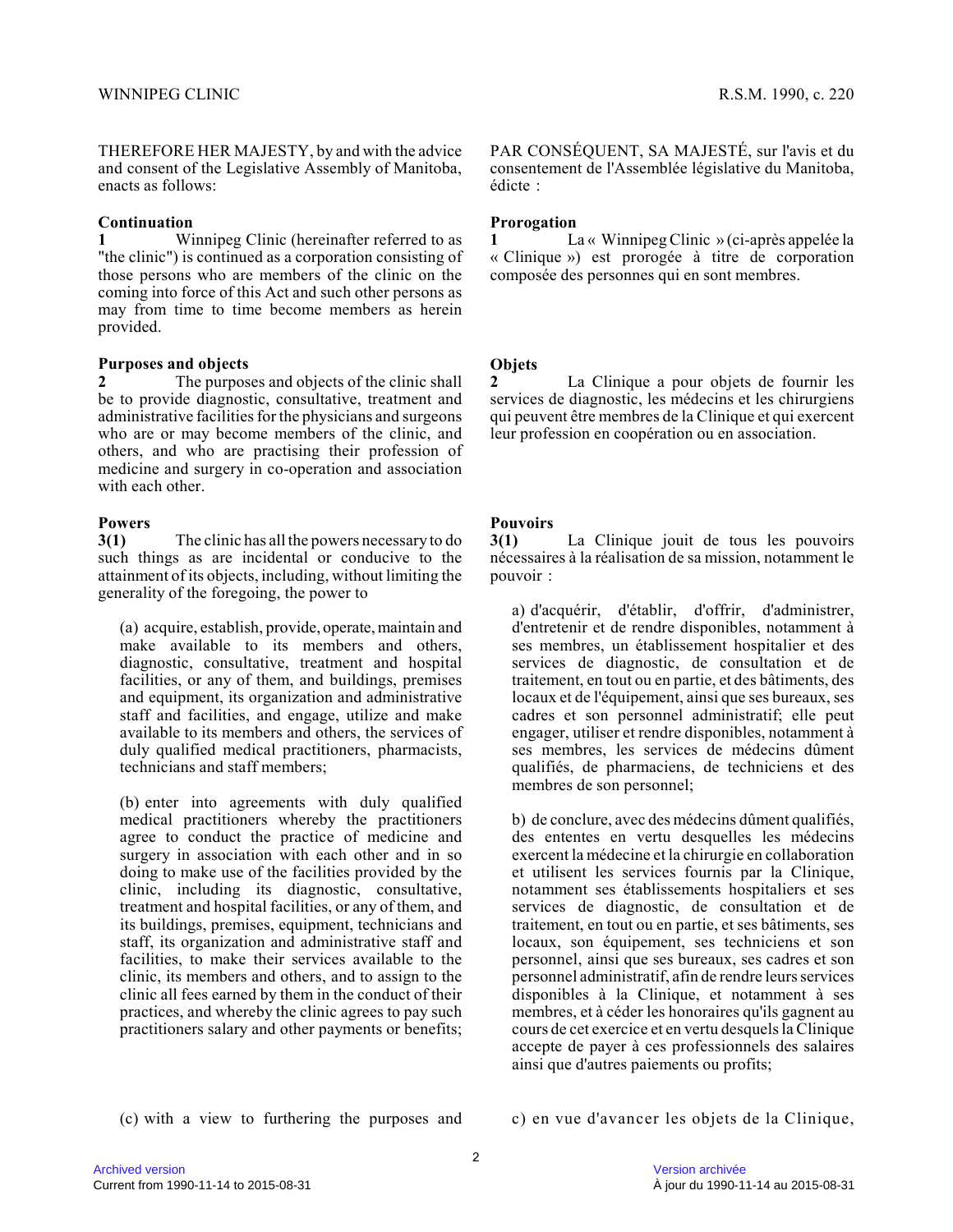#### WINNIPEG CLINIC L.R.M. 1990, c. 220

objects of the clinic, purchase, take on lease, acquire, accept, receive whether by way of purchase, grant, donation, gift, devise, bequest or otherwise howsoever, and own, hold, control, receive income from, develop, operate, manage and administer, and sell, assign, transfer, exchange, lease, let, make available to others, turn to account, or otherwise i n any way dispose of, or deal in and with, property o f every kind or description, whether real or personal and wheresoever situate;

(d) establish, assist by grant or otherwise, provide equipment for, maintain, and operate clinical, scientific, chemical, pathological, medical and surgical research laboratories, or any one or more of them;

(e) subject to the provisions of *The Pharmaceutical Act* and every other Act of the Legislature, carry on the business of a pharmacy, and manufacture, produce, blend, compound, improve, purchase, sell, distribute, exchange, dispose of, and deal in, drug s and medicine of all kinds, physicians', hospital an d sick room supplies, proprietary articles and druggist's sundries, mineral, animal or vegetable oils, chemicals of every character, and chemical, electrical, surgical and scientific apparatus and equipment;

(f) from time to time borrow, from any chartered bank or banks or from any corporation or person, such sum or sums of money as may be required for the purposes of the clinic and give promissory notes or other evidence of debt in connection therewith, and, if deemed necessary or expedient, assign, mortgage or pledge any of its properties and assets to secure the repayment of any money borrowed;

(g) from time to time invest and re-invest all funds and moneys of the clinic;

d'acheter, de prendre à bail, d'acquérir, d'accepter, de recevoir, notamment par achat, par subvention, par donation, par don, ou par legs, des biens de tout genre, réels ou personnels et, où qu'ils soient situés, les posséder, les détenir, les contrôler, en retirer un revenu, les développer, les exploiter, les gérer, les administrer, les vendre, les céder, les transférer, le s échanger, les donner à bail, les louer, les rendre disponibles à d'autres et les faire fructifier, en disposer de toute manière et les négocier;

d) de constituer et d'exploiter des laboratoires de recherche clinique, scientifique, chimique, pathologique, médicale et chirurgicale, ou l'un ou l'autre, de leur fournir de l'équipement et de contribuer à ces laboratoires, notamment par voie de subvention;

e) sous réserve des dispositions de la *Loi sur les pharmacies* et de toute autre loi provinciale, d'exercer l'industrie pharmaceutique, de manufacturer, de produire, de mélanger, de composer, d'améliorer, d'acheter, de vendre, de distribuer, d'échanger, d'aliéner et de faire le commerce de drogues et de médicaments de tout genre, de fournitures de chambre de malade et de cabinet d'un hôpital et de médecin, d'articles de marque déposée et d'articles divers de pharmacie, de minéraux, d'huiles animales ou végétales, de composés chimiques de toute nature et d'appareils e t d'équipements chimiques, électriques, chirurgicaux et scientifiques;

f) d'emprunter de toute banque, de toute corporation ou de toute personne, une somme d'argent requise aux fins de la Clinique et de donner, à cet effet, des billets à ordre ou d'autres preuves de créance et, s i cela est jugé nécessaire ou opportun, de céder, de grever d'une hypothèque ou de donner en gage tout ou partie de ses biens et de ses éléments d'actifs pour en garantir le remboursement;

g) de placer et de replacer les fonds et l'argent de la Clinique;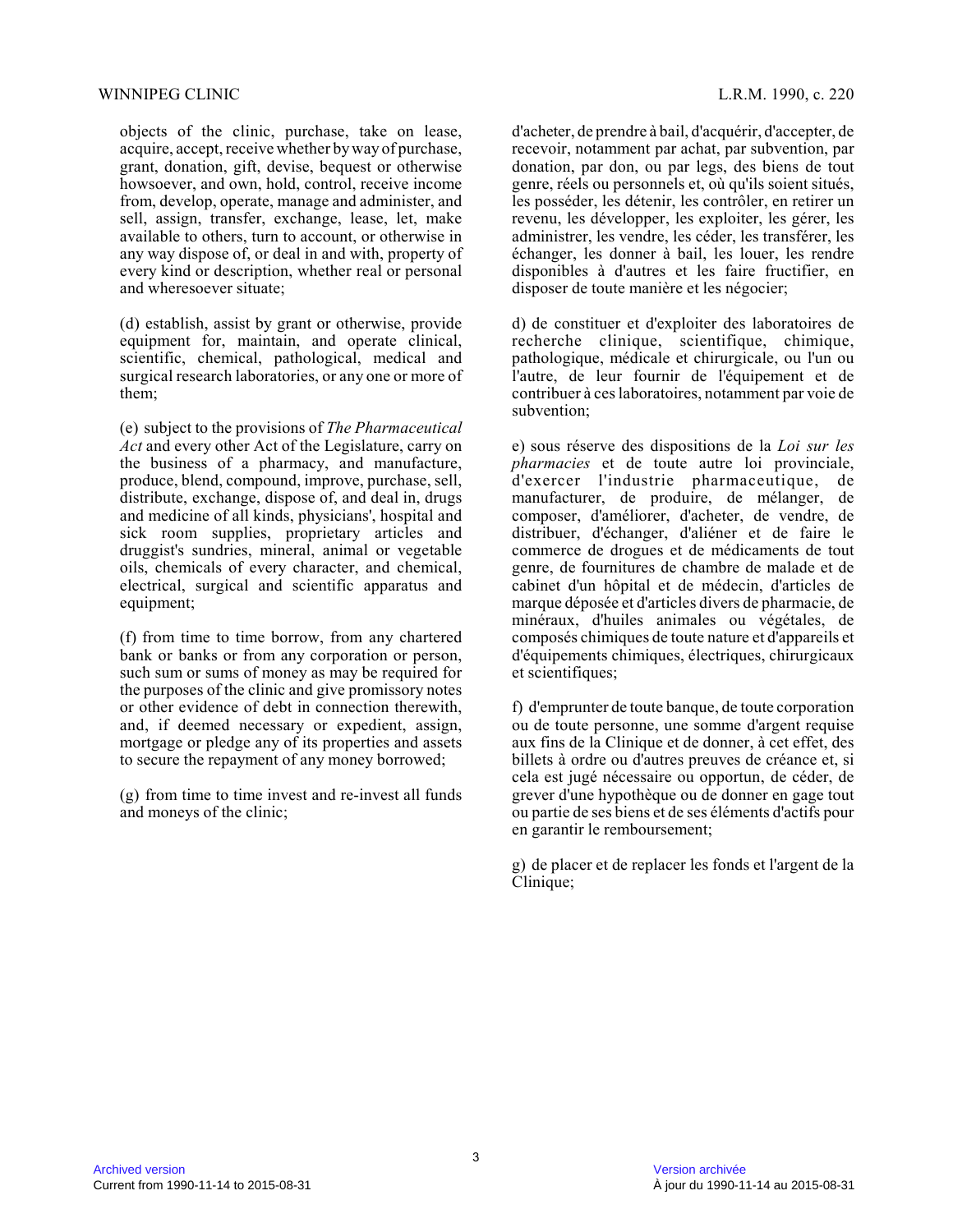(h) establish and support, or aid in the establishment and support of, associations, institutions, funds, trusts and conveniences calculated to benefit employees or ex-employees of the clinic or the dependants or connections of such persons, and grant pensions and allowances, and provide, and make payments towards group insurance and pension funds or plans, and subscribe or guarantee money for any medical, surgical, scientific, charitable or benevolent objects, and for any public , general or useful object.

**3(2)** Notwithstanding anything expressed or implied herein, the clinic, as distinct from its members, shall not for hire, gain, or hope of reward practis e medicine or surgery and shall in the conduct of its affairs observe the provisions of *The Medical Act* and every other Act of the Legislature.

#### **Membership**

**4** No person who is not a duly qualified medical practitioner may be a member of the clinic, and membership in the clinic may not be assigned and shall terminate on the death, resignation or expulsion of the member, or upon his ceasing to be a duly qualified medical practitioner; but otherwise the number and qualifications of members, the various classifications of members, the voting and other rights attaching to each classification, the conditions of, circumstances an d manner of entry into and termination of membership, and generally the conditions privileges and obligations attaching to membership in the clinic, shall be such as may be determined from time to time by by-law of th e council hereinafter referred to.

#### **Council**

**5** The property, business and affairs of the clinic shall be managed by a council (herein referred to as "the council") of such number of members of the clinic, not less than five nor more than nine, as may be determined from time to time by the members of the clinic in the manner provided in the by-laws.

h) d'établir et de supporter ou de contribuer à l'établissement et au support des associations, des organismes, des fonds, des fiducies et des commodités conçus pour le bénéfice des employés ou ex-employés de la Clinique et des personnes à charge et des parents de ces derniers, d'accorder des pensions et des allocations et d'offrir des régimes d'assurance-groupe, des régimes de retraite et des fonds de pension, d'y contribuer et de souscrire ou de garantir des fonds à des fins médicales, chirurgicales, scientifiques, de charité ou de bienfaisance ou pour tout objet public, général ou utile.

**3(2)** Malgré les dispositions explicites ou implicites de la présente loi, la Clinique, en tant qu'entité distincte de ses membres, ne doit pas exercer la médecine ou la chirurgie en vue d'une rétribution, d'un gain ou dans l'espoir d'une récompense; elle doit, dans la conduite de ses affaires, respecter les dispositions de la *Loi médicale* et de toute autre loi provinciale.

#### **Membres**

**4** Seuls les médecins dûment qualifiés peuvent être membres de la Clinique; le statut de membre ne peut pas être cédé et se termine au moment du décès, de la démission ou du renvoi du membre ou lorsqu'il cesse d'être un médecin dûment qualifié; par ailleurs, le nombre et les qualités des membres, les différentes catégories de membres, les droits propres à chacune de ces catégories, notamment les droits de vote, les conditions, la situation et la manière de devenir membre ou de cesser de l'être et, de façon générale, les conditions, les privilèges et les obligations inhérentes au statut de membre de la Clinique, sont déterminés pa r règlement administratif du conseil mentionné ci-dessous.

### **Conseil**

Un conseil (ci-après appelé le « Conseil »), composé d'au moins cinq et d'au plus neuf membres d e la Clinique, selon le nombre déterminé par les membres de la Clinique de la manière prévue par règlement administratif, administre les biens, les entreprises et les affaires de la Clinique.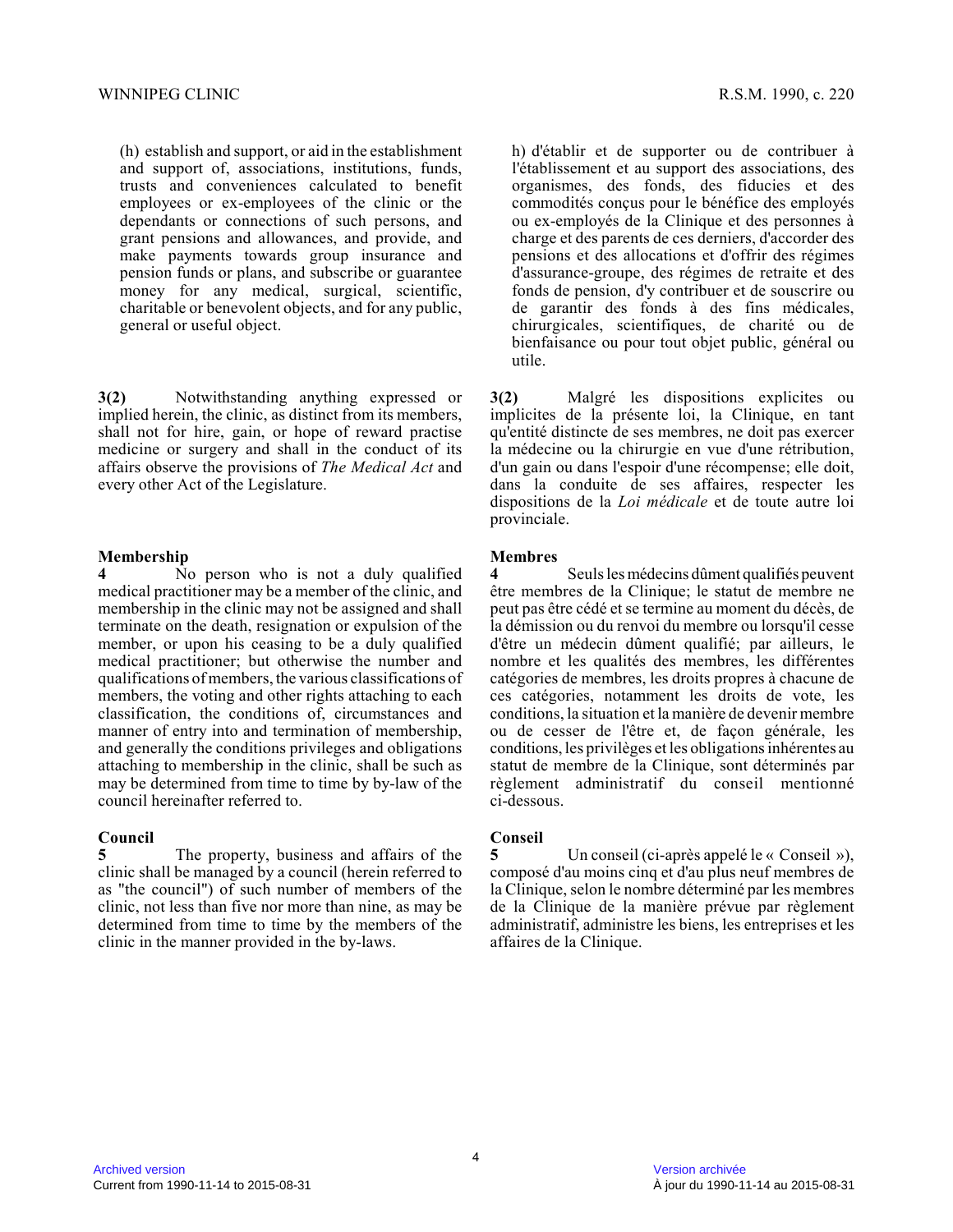#### **By-laws, rules, and regulations**

**6(1)** The council may make such by-laws, rules and regulations, not contrary to law, as it deems necessary or advisable for the due carrying out of the purposes and objects of the clinic; and, without restricting the generality of the foregoing, may make by-laws, rules and regulations, not contrary to law, with respect to

(a) the adoption of a common seal;

(b) the appointment, functions, duties and removal of all officers, servants and agents of the clinic and their remuneration;

(c) the election or appointment of council members and their term of office;

(d) the time and place of the calling and holding of all meetings of the council and of the members of the clinic, and the quorum and the procedure in all things to be followed at such meetings; and

(e) the conduct in all other particulars of the affairs of the clinic;

and may repeal, amend or re-enact the same.

#### **Effect of by-laws**

**6(2)** Every by-law, rule and regulation and every repeal, amendment or re-enactment thereof shall have force and effect until the next ensuing general meeting of the members of the clinic and, in default of confirmation thereat, shall at and from that time cease to have validity, force or effect.

**6(3)** Nothing herein contained shall in any way detract from the rights, powers and privileges of th e members in general meeting called pursuant to provisions of the by-laws of the clinic to make such by-laws, rules or regulations with respect to any of the affairs of the clinic as the members see fit.

# **Principal office**<br> **7** The r

**7** The principal office of the clinic shall be at the City of Winnipeg or at such other place in the Province of Manitoba as may be determined by by-law.

#### **Règlements administratifs, règles et règlements**

**6(1)** Le Conseil peut prendre, abroger, modifier et réadopter les règlements administratifs, les règles e t les autres règlements compatibles avec les règles de droit, qu'il juge souhaitables pour réaliser la mission de la Clinique; il peut, notamment prendre des règlements administratifs, des règles et d'autres règlements compatibles avec les règles de droit, afin de régir :

a) l'adoption d'un sceau;

b) la nomination, les attributions et la révocation d e tous les dirigeants, préposés et mandataires de la Clinique, ainsi que leur rémunération;

c) l'élection ou la nomination des membres du Conseil et la durée de leur mandat;

d) le moment et l'endroit de la convocation et de la tenue des réunions du Conseil et des assemblées des membres de la Clinique, le quorum et la procédure à suivre à ces réunions et à ces assemblées;

e) la conduite en tout autre point des affaires de l a Clinique.

#### **Mise en vigueur des règlements administratifs**

**6(2)** Les règlements administratifs, les règles et les autres règlements, ainsi que leur abrogation, leur modification et leur réadoption, demeurent en vigueu r jusqu'à l'assemblée générale suivante des membres de la Clinique; à défaut de ratification à cette assemblée, ils cessent d'être en vigueur.

**6(3)** La présente loi ne diminue en rien les attributions des membres convoqués à une assemblée e n vertu des règlements administratifs de la Clinique, afin de prendre des règlements administratifs, des règles ou d'autres règlements relatifs à l'activité de la Clinique, selon ce que les membres jugent à propos.

#### **Principal établissement**

**7** Le principal établissement de la Clinique est situé à Winnipeg ou à tout autre endroit, au Manitoba, déterminé par règlement administratif.